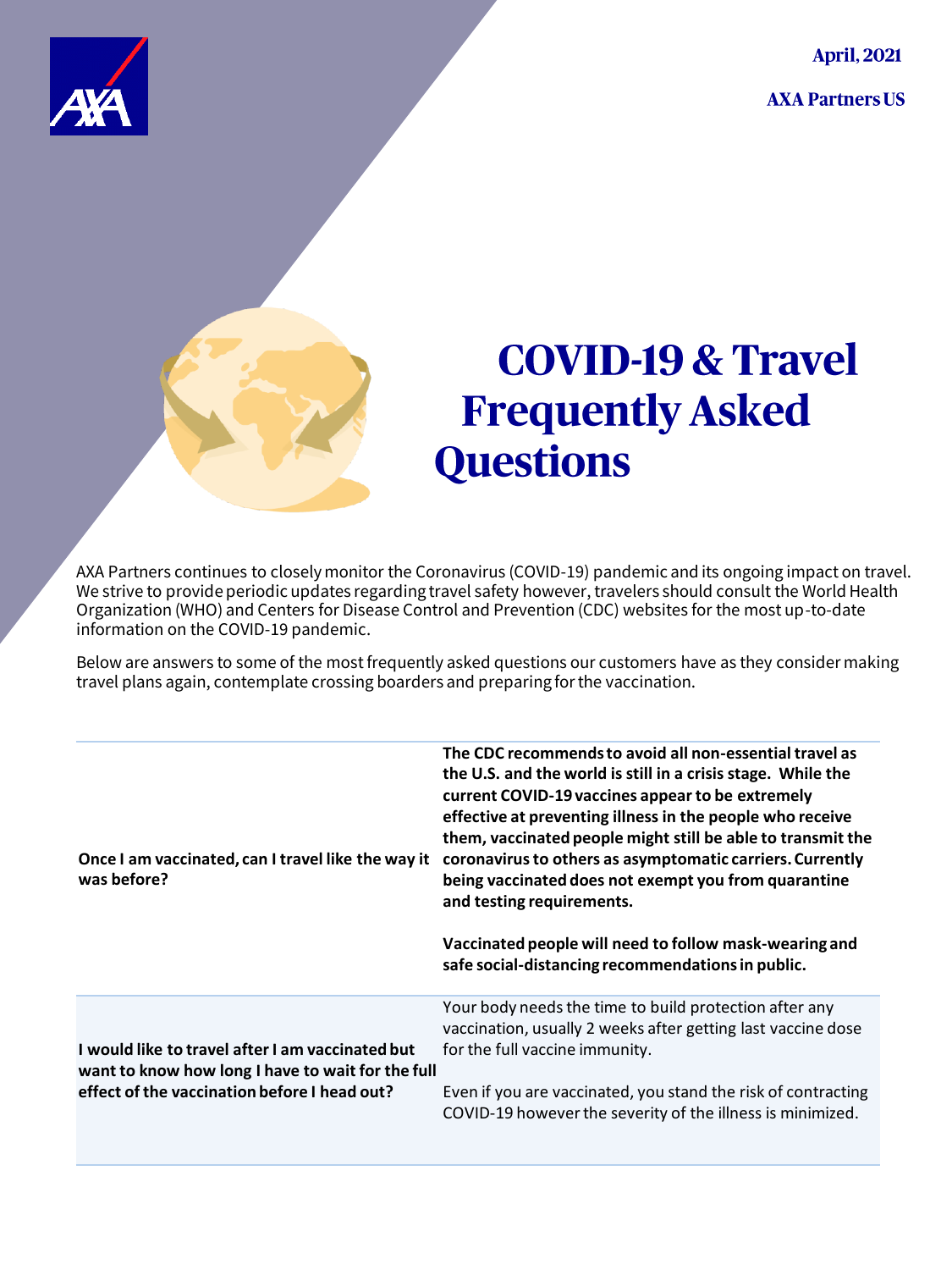

| I received my first vaccination shot but have to<br>travel. I won't be able to make it to my<br>scheduled second shot. Can I delay getting my<br>second shot and how long can I delay it for? | You can delay up until 42 days between doses although we<br>advise trying to stick to the advised dates as close as<br>possible.                                                                                                                                                                                                                                                                                  |
|-----------------------------------------------------------------------------------------------------------------------------------------------------------------------------------------------|-------------------------------------------------------------------------------------------------------------------------------------------------------------------------------------------------------------------------------------------------------------------------------------------------------------------------------------------------------------------------------------------------------------------|
| I received my first vaccination shot but have to<br>travel. I won't be able to make it to my<br>scheduled second shot. Can I get my second<br>vaccination shot overseas?                      | Most countries run their own vaccination program for<br>residents of that country, with an order of priority by age<br>groups, medical conditions, and occupations. As a tourist of<br>a foreign country, it is unlikely that you would be eligible for<br>COVID-19 vaccines distributed by local health authorities,<br>while supplies are limited.<br>You can delay up until 42 days between doses, although we |
|                                                                                                                                                                                               | advise trying to stick to the advised dates as close as<br>possible.<br>There is also a possibility that the country that you are<br>visiting may not be administering the same vaccine that you<br>have taken.                                                                                                                                                                                                   |
| I have been vaccinated recently and planning to<br>travel. However I need to produce a negative<br>COVID-19 test prior for entry. Could the vaccine<br>cause false positives?                 | COVID-19 vaccines will not cause you to test positive on<br>COVID-19 viral tests.                                                                                                                                                                                                                                                                                                                                 |
|                                                                                                                                                                                               | If your body develops an immune response, which is the<br>goal of vaccination, there is a possibility you may test<br>positive on some antibody tests. Antibody tests indicate you<br>had a previous infection and that you may have some level<br>of protection against the virus. However, antibody tests are<br>not the ones used to screen you for travel.                                                    |
| I am not vaccinated against COVID-19. I am<br>planning to work overseas for 6 months. If I get<br>injured or hospitalized, will being vaccinated for                                          | Currently this is not a requirement for medical transports.<br>Also, with most COVID-19 vaccines requiring two shots and<br>various countries using different vaccines, there is little way<br>to ensure you will get the same vaccine for the second shot<br>back home.                                                                                                                                          |
| COVID-19 be a requirement for transport?                                                                                                                                                      | However, a negative COVID-19 test is still a requirement for<br>most medical transports.                                                                                                                                                                                                                                                                                                                          |
| I am planning to work overseas as an expatriate.<br>I have received my first dose of the COVID-19<br>vaccine in the US. For my second dose, must I<br>take the same vaccine?                  | Although there is no preference for the various COVID-19<br>vaccines, experts agree that the COVID-19 vaccines are not<br>interchangeable between the first and second doses. The<br>safety and effectiveness of mixed vaccines has not been<br>studied and more research is needed. It is strongly<br>recommended that the 2 <sup>nd</sup> shot be the same one as the first.                                    |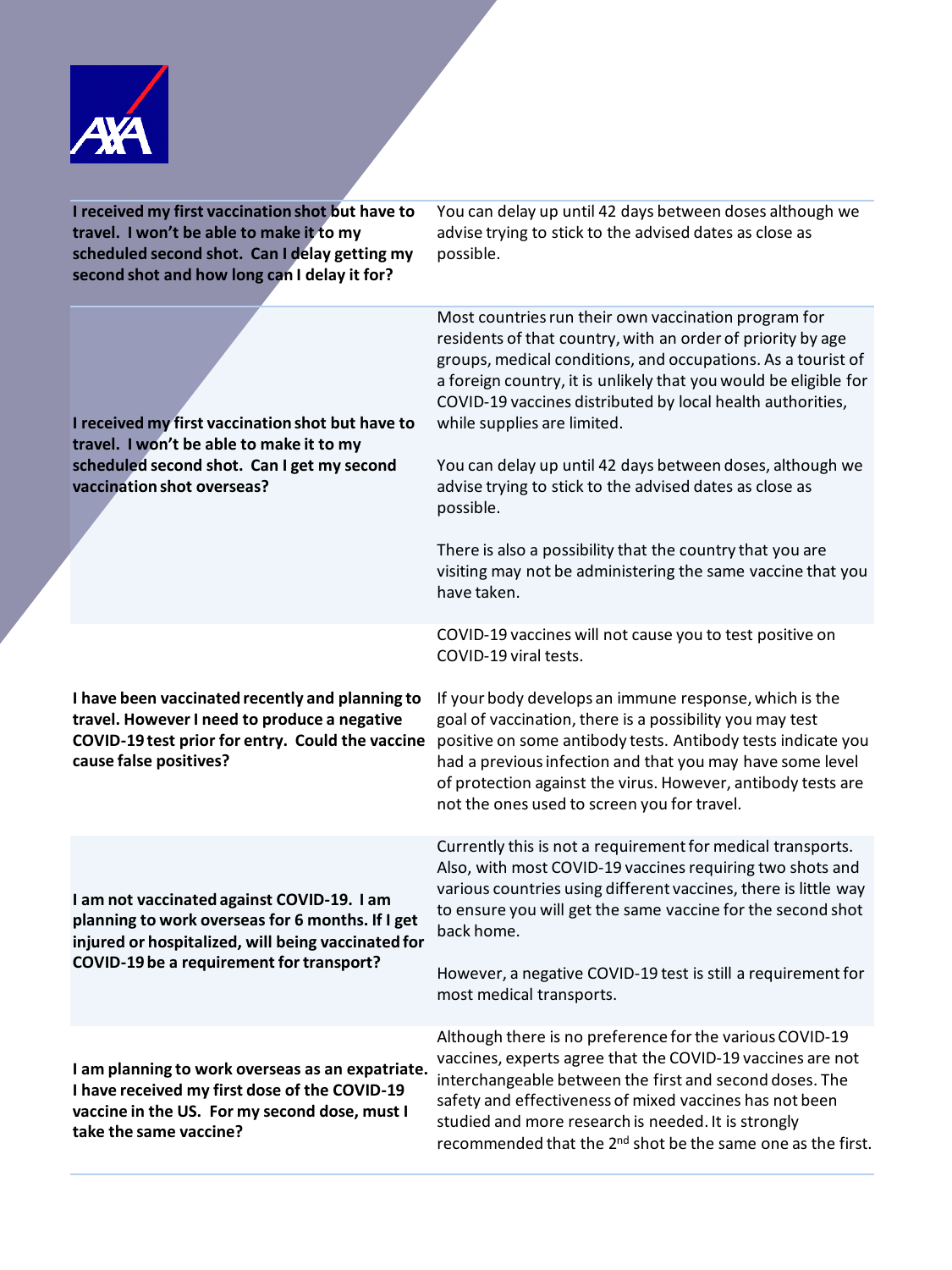

**My husband and I have been vaccinated against COVID-19. My children are not. We are planning to travel. What risks do we face as a family if all family members are not vaccinated?**

The current COVID-19 vaccines appear to be effective at preventing illness in the persons that are vaccinated, however vaccinated people might still be able to transmit the coronavirus to others as asymptomatic carriers.

Therefore, the risk is that your children are vulnerable to contracting COVID-19.

| I will be traveling overseas and need to get a<br>COVID-19 test for my return travel back. What<br>should I know?                                                             | Confirm the type of COVID-19 test required. Some<br>countries are very specific about the type of tests<br>they will accept.<br>Confirm how recently the test must be taken.<br>Research how to secure a test in the country you'll<br>visit or you may contact AXA for assistance in locating<br>the nearest testing facility.<br>Make an appointment with sufficient time to receive<br>the results before boarding your flight.<br>Bring your identification, money and in some cases<br>cash to the testing facility.<br>Obtain instructions and a contact at the testing<br>facility in the event you do not receive the results on<br>time.<br>If the results are sent by email, download your email<br>or take a screen shot of the result as you may not<br>have access to internet at the airport to show your<br>results to the airline. If results are on paper, take a<br>picture of your test result so you have a copy saved<br>on your phone. Keep the print out in a secure<br>location. |
|-------------------------------------------------------------------------------------------------------------------------------------------------------------------------------|----------------------------------------------------------------------------------------------------------------------------------------------------------------------------------------------------------------------------------------------------------------------------------------------------------------------------------------------------------------------------------------------------------------------------------------------------------------------------------------------------------------------------------------------------------------------------------------------------------------------------------------------------------------------------------------------------------------------------------------------------------------------------------------------------------------------------------------------------------------------------------------------------------------------------------------------------------------------------------------------------------|
| Are there any countries that require proof of<br><b>COVID-19 vaccination for entry?</b>                                                                                       | Now, there is no requirement however, there is growing<br>discussion amongst countries as a way for visitors to avoid<br>restrictions such as quarantine. Several African countries<br>already require vaccinations for yellow fever, for instance, so<br>there is precedent.<br>This situation is developing and we will continue to monitor.                                                                                                                                                                                                                                                                                                                                                                                                                                                                                                                                                                                                                                                           |
| I am planning to travel to a developed country<br>and need several vaccinations, in addition to<br>COVID-19. I am concerned about the interaction<br>of the various vaccines. | Because data are lacking on the safety and efficacy<br>of COVID-19 vaccines administered simultaneously<br>with other vaccines, the vaccine series should routinely be<br>administered alone, with a minimum interval of 14 days<br>before or after administration of any other vaccine.                                                                                                                                                                                                                                                                                                                                                                                                                                                                                                                                                                                                                                                                                                                 |